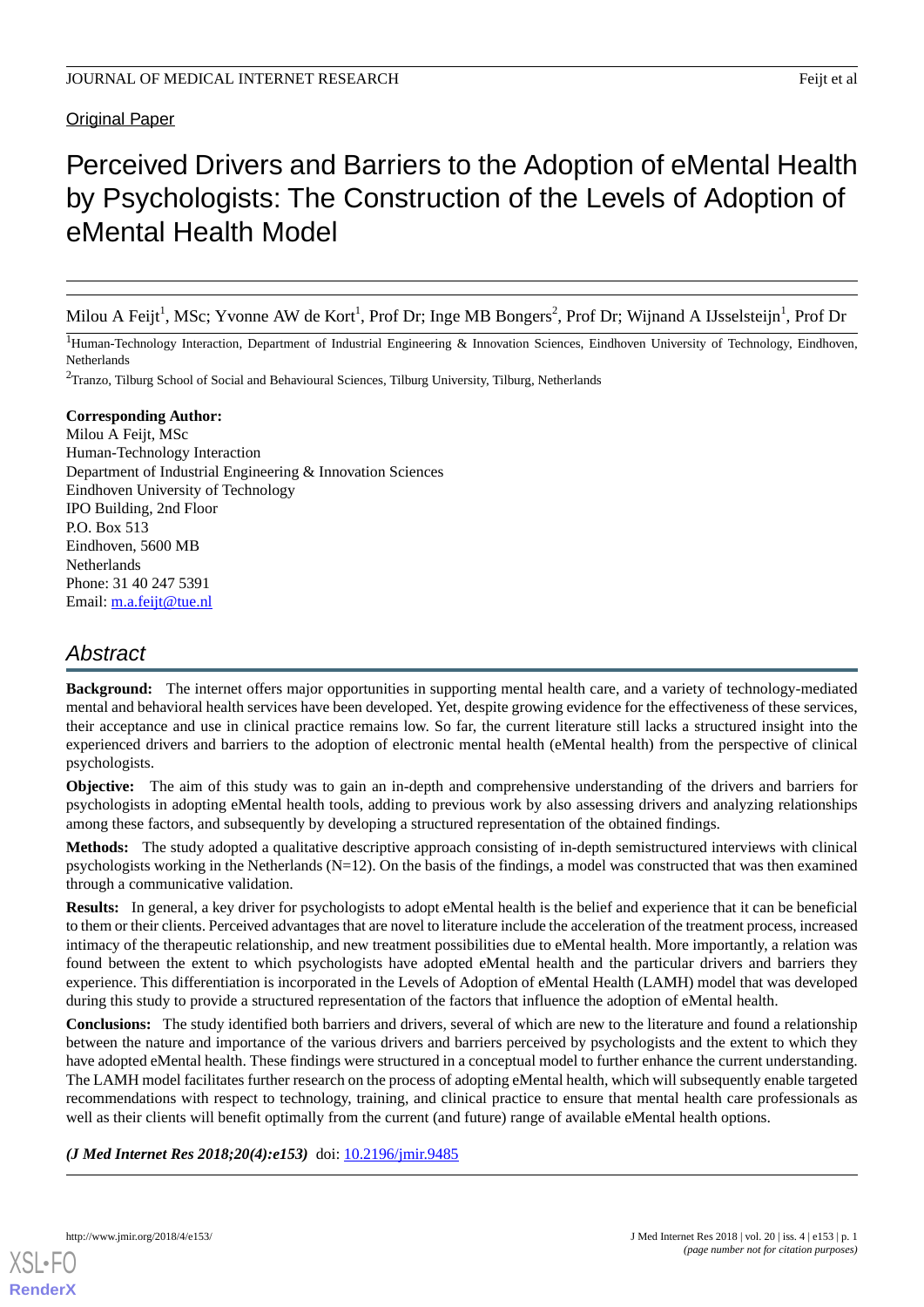#### **KEYWORDS**

eHealth; mental health; psychology, clinical; diffusion of innovation; technology

## *Introduction*

The internet offers major opportunities in supporting mental health interventions [[1\]](#page-10-0). A variety of technology-mediated mental and behavioral health services are available  $[2,3]$  $[2,3]$  $[2,3]$  $[2,3]$ , with a growing body of evidence supporting their efficacy (eg, [[4](#page-10-3)-[7\]](#page-10-4)). Over the past decades, a mix of terms and definitions has been used to describe eletronic mental health (eMental health; eg, [[8](#page-10-5)[-10](#page-10-6)]). This study will use the term eMental health to refer to "any delivery of mental and behavioral health services, including but not limited to therapy, consultation and psycho-education, by a licensed practitioner to a client in a non-face-to-face setting through distance communication technologies such as the telephone, asynchronous email, synchronous chat, and videoconferencing [[8\]](#page-10-5)."

Unique benefits of eMental health tools include increased access to psychological treatment, convenience, as well as enhanced self-reflection and increased emotional disinhibition of the client [[9](#page-10-7)[,11](#page-10-8),[12\]](#page-10-9). These positive findings, however, are in contrast to the low adoption (ie, acceptance, uptake and use) of eMental health by psychologists. Although exact numbers on a national or international level are scarce, the World Health Organization reported that in 2015 only a third of its member states indicated to have at least one program for technology-mediated mental health services [[13\]](#page-10-10). Moreover, the report shows that most of these programs have a small scale and consist primarily of pilots or informal projects.

Multiple studies have been conducted to investigate therapists' attitudes toward eMental health, and several possible impeding or facilitating factors for adoption have been identified. A barrier frequently reported by therapists pertains to the lack of the full range of nonverbal cues during mediated communication, as they feel this heightens the risk of misunderstanding and does not allow for the development of a strong therapeutic relationship [\[14](#page-10-11)]. It has to be noted though that systematic studies that investigate these concerns are lacking [[15\]](#page-10-12). A major concern often reported by therapists is how to deal with crisis situations online (eg, when a client expresses suicidal thoughts) [[16\]](#page-10-13). Technology-mediated modalities allow clients to disconnect at any time, without the therapist knowing whether this is due to technology failure or because the client is in some kind of crisis, and the therapist is not in the same space to ensure their safety [\[17](#page-10-14)]. Another reason found for therapists'reluctance is the risk of clients misrepresenting themselves, as it is harder to verify an individual's identity when interacting remotely [[17](#page-10-14)[,18](#page-10-15)]. Therapists also mention more practical concerns such as costs of setting up and maintaining the infrastructure, licensure and jurisdiction constraints, lack of clear ethical guidelines for practice and confidentiality, patient privacy, and the potentially detrimental effects of technology failure [[9,](#page-10-7)[14,](#page-10-11)[16](#page-10-13)[,17\]](#page-10-14). In addition, some studies emphasize the importance of contextual factors of daily clinical practice such as the level of knowledge and training, available time and resources, perceived social norms, forces within the current care system, and the design and usability of the technological tools

[XSL](http://www.w3.org/Style/XSL)•FO **[RenderX](http://www.renderx.com/)** [[14,](#page-10-11)[16,](#page-10-13)[19](#page-10-16)[-25](#page-11-0)]. These factors vary between different mental health care institutions (eg, whether or not the management of a mental health care institution has allocated time during working hours to invest in eMental health), and in this way the institutional context of a psychologist also has a significant influence.

Despite these efforts to clarify therapists' perceptions toward eMental health, the exact nature of therapists' reluctance to its adoption has remained hard to grasp, and as a result, attempts to increase the uptake and use have not been very successful [[26\]](#page-11-1). eMental health comprises a new way of working for psychologists, as they have to integrate new tools into their existing clinical practice. This requires psychologists to change their current behavior and adopt new behaviors. There is a vast body of literature on behavior change and the adoption of innovations, and multiple theories and models have been developed in an attempt to understand or explain influencing factors. Some prominent ones are the diffusion of innovation theory (DIT) [\[27](#page-11-2)], the theory of planned behavior [[28\]](#page-11-3), the transtheoretical model [\[29](#page-11-4)], and the technology acceptance model (TAM) [[30\]](#page-11-5). For extensive reviews of behavior change and implementation theories, models, and frameworks, see Davis et al [\[31](#page-11-6)] and Nilsen [[32\]](#page-11-7).

Some studies have applied these theories to the topic of eMental health (eg,  $[14,20,22]$  $[14,20,22]$  $[14,20,22]$  $[14,20,22]$  $[14,20,22]$ ), whereas other studies took a more exploratory approach (eg,  $[21,23,24,33,34]$  $[21,23,24,33,34]$  $[21,23,24,33,34]$  $[21,23,24,33,34]$  $[21,23,24,33,34]$  $[21,23,24,33,34]$  $[21,23,24,33,34]$ ). However, this research has mainly resulted in lists of factors that impact the adoption of eMental health without structuring their relative weights or considering the influence of individual differences in practitioners' willingness and experience to explore and use technology-mediated therapeutic tools. Moreover, these studies have mostly employed written questionnaires for data collection, which afford a large sample size but restrict in-depth understanding of therapists' experiences. Another limitation in studies on therapists' adoption of eMental health pertains to the prevalent focus on barriers within those studies. This probably reflects the relatively large proportion of psychologists who have not adopted eMental health. Thus, a random sample drawn from this population, typical for survey studies, includes only a small percentage of active users and a much larger percentage of nonusers (eg, [[22](#page-11-8)[,34](#page-11-12)-[37\]](#page-11-13)). Although nonusers may still see advantages in eMental health, it is fair to say that nonusers will be more focused on barriers to adoption than active users. As yet, relatively little attention has been given to identifying perceived drivers, whereas research shows that perceived value is an important factor in reducing resistance to use a new technology [[38\]](#page-11-14), and some studies even suggest that perceived benefits are rated as more important than perceived barriers in the decision to use a novel technology  $[39,40]$  $[39,40]$  $[39,40]$ . Moreover, research shows that perceiving a new technology as advantageous compared with the existing practices is a key factor in the adoption of an innovation [[27\]](#page-11-2). Hence, this research employed a stratified sampling strategy that specifically allows for *both* potential drivers as well as barriers in adopting eMental health to emerge.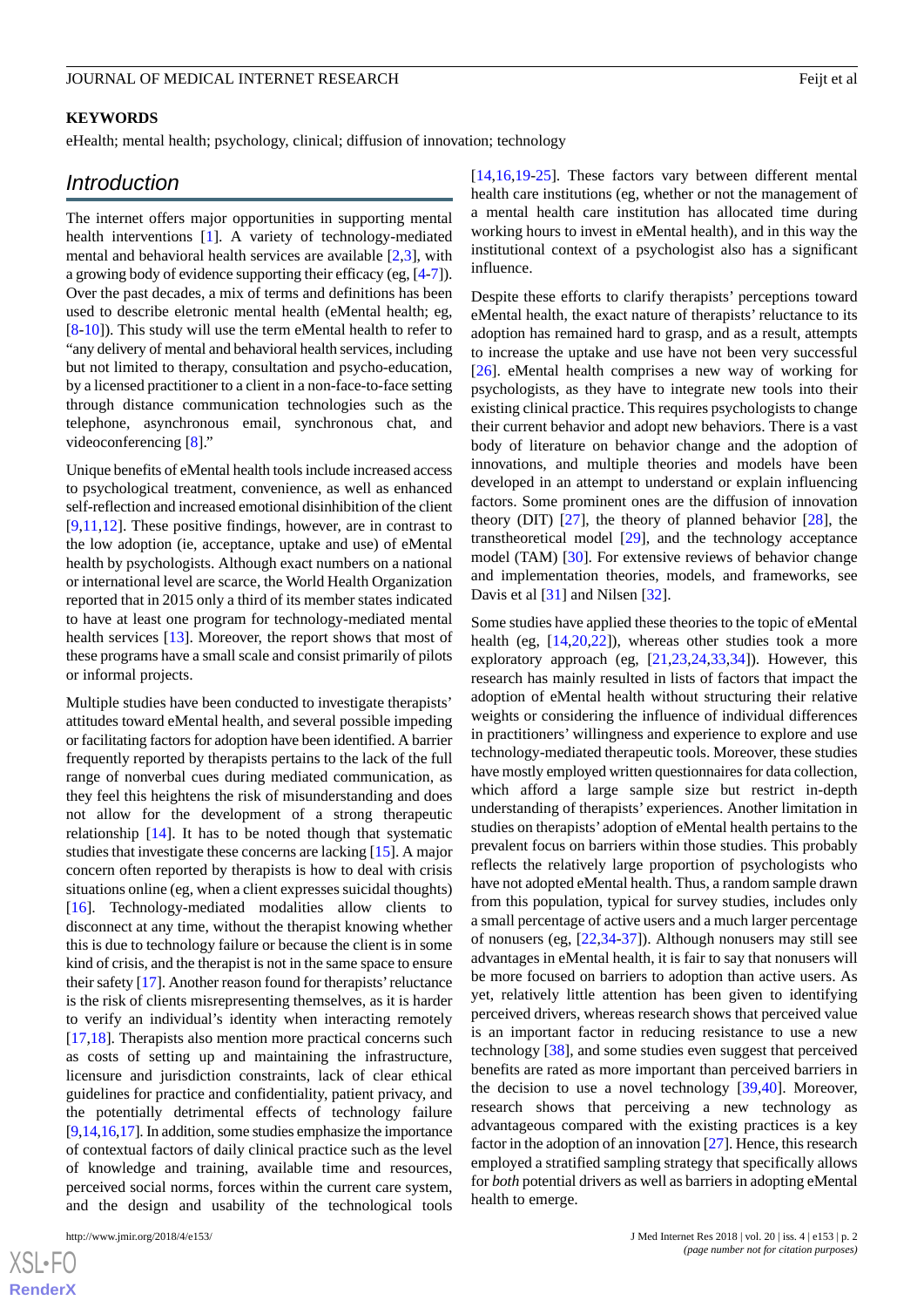In addition to its emphasis on barriers, the current literature tends to present both drivers and barriers as relatively undifferentiated lists of factors. How these factors combine or relate to each other and to the level of an individual's acceptance and use of technology-mediated therapeutic tools has been relatively unstudied. A conceptual model describing the interrelationship between these factors could lead to a more structured understanding of the process of technology acceptance and use in relation to eMental health tools in psychologists' clinical practice. In turn, these structured insights may help address and prioritize selected drivers and barriers over others, thus potentially informing processes of technology development, interface design and evaluation, professional training and coaching, targeted clinical use, and organizational embedding of eMental health tools.

The aim of this study, therefore, was to gain an in-depth and comprehensive understanding of clinical psychologists' perspectives on the adoption of eMental health tools. To reach this objective, the authors will identify both drivers and barriers and analyze possible relationships among the involved factors and strive to structure the obtained findings. This will subsequently enable targeted recommendations with respect to technology, training, and clinical practice to ensure that mental health care professionals as well as their clients will benefit optimally from the current (and future) range of available eMental health options in mental health care.

## *Methods*

## **Design**

This study adopted a qualitative descriptive approach consisting of in-depth semistructured interviews with clinical psychologists. The study consisted of 3 phases. First, a qualitative data collection and analysis phase was aimed at gathering in-depth information about the drivers and barriers to adoption of eMental health from the perspective of clinical psychologists. Second, based on these qualitative findings, a model was constructed that captures different levels of adoption of eMental health and the drivers and barriers related to each level. Third, the model was validated through the process of communicative validation, that is, a second round of interviews to examine whether the model matched the perceptions and experiences of the participants.

#### **Sampling and Recruitment**

The sample consisted of practicing clinical psychologists working in the Netherlands. A total of 17 individuals were approached via emails through referrals from contacts in the health community, of which 12 agreed to participate in the first part of the study and 11 also participated in the communicative validation. Ethical approval was granted by the Eindhoven University of Technology Research Ethics Committee (ID: 581), and each participant was offered a  $\bigoplus$  2 gift as a small token of acknowledgment.

The strategy of theoretical sampling was used—a process in which data are simultaneously collected and analyzed to

determine who to approach next to yield (most) new insights [[41\]](#page-11-17). The eventual sample size was determined by a saturation criterion, which is generally defined as the point where no new themes, findings, concepts, or problems emerged from the data [[42\]](#page-11-18). This procedure involves the specification of a minimum sample size for initial analysis and a stopping criterion, that is, how many more interviews will be conducted without new information emerging before it is concluded that the point of saturation has been reached. On the basis of earlier findings, this study employed an initial sample size of 10 participants, and a stopping criterion of 2 participants [[43](#page-11-19)]. As no new themes emerged during the last interviews, the data collection was terminated after interviewing 12 participants. In contrast to earlier questionnaire studies, which mostly used convenience samples, this study used stratified sampling to ensure the inclusion of clinical psychologists with different levels of use and experience with eMental health, and to represent a mix of age, gender, job position, and type of mental health care institution. [Table 1](#page-3-0) shows the distribution of these characteristics.

#### **Procedure of the Interviews**

Before the start of the interviews, participants were informed about the purpose and content of the study and signed an informed consent form. The interviewer followed a semistructured interview guide containing a mix of both open-ended and closed questions. The interview guide consisted of 29 questions. The topics covered via these questions were based on findings from previous research described earlier [[9](#page-10-7)[,11](#page-10-8),[12](#page-10-9),[14-](#page-10-11)[16](#page-10-13)[,18](#page-10-15)-[25](#page-11-0)] and pertained to participants'knowledge, experience and attitudes toward the use of eMental health tools, covering current use, perceived advantages and disadvantages, and influences of their working environment. Each interview lasted between 45 and 60 min. Most interviews were held at the offices of the participating clinical psychologists or otherwise in a quiet public space. If preferred by the participant, the interview was conducted via telephone or video call (2 interviews). With participants' consent, interviews were audio-recorded to allow for transcription and subsequent analysis. All files were stored in a secured location accessible only to the interviewer.

In the service of the communicative validation, a second interview was scheduled with the same participants (N=11). Only one participant could not participate in this second round due to restricted availability during the time period of the study. However, because of the diversity of the sample's characteristics, the authors believe that this has not compromised the validity of the results. At the start, all participants were given a print of the constructed model, a short summary of the results, and a document with statements about the different levels that characterized them. The interviewer followed a semistructured interview guide with questions focusing on the general impression of the model and whether it matched their perceptions and experiences. These interviews lasted between 20 and 40 min.



**[RenderX](http://www.renderx.com/)**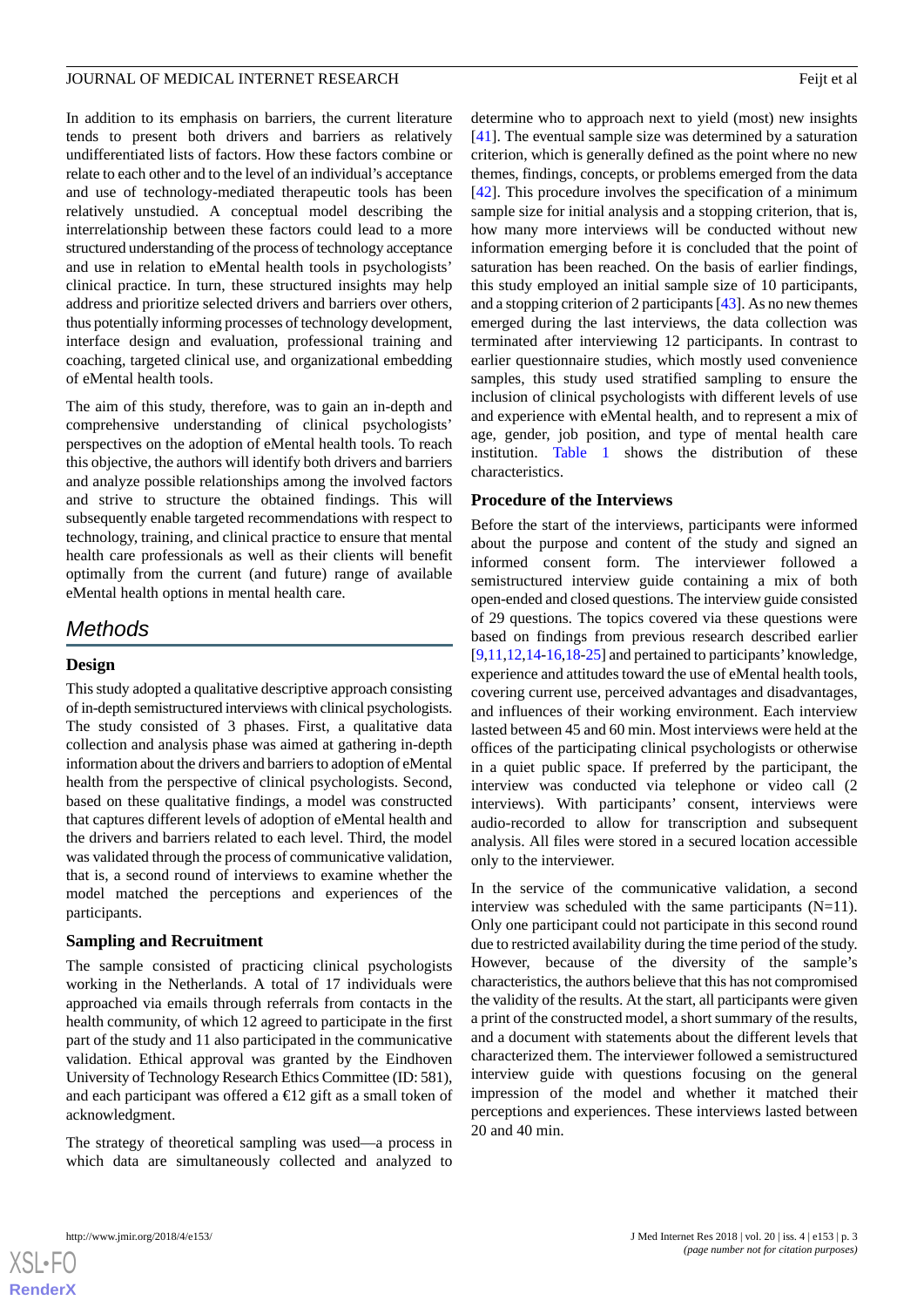<span id="page-3-0"></span>**Table 1.** Demographic details of the participants (n=12).

| Characteristic               | $n$ (%) |  |
|------------------------------|---------|--|
| Age (years)                  |         |  |
| $20 - 30$                    | 2(17)   |  |
| $31 - 40$                    | 3(25)   |  |
| $41 - 50$                    | 3(25)   |  |
| $51 - 60$                    | 3(25)   |  |
| $60+$                        | 1(8)    |  |
| $\operatorname{\sf{Gender}}$ |         |  |
| Male                         | 4(33)   |  |
| Female                       | 8(67)   |  |
| Mental health care setting   |         |  |
| Public                       | 6(50)   |  |
| Private institution          | 3(25)   |  |
| Private practice             | 3(25)   |  |
| Level of use                 |         |  |
| No use                       | 2(17)   |  |
| Minimal use                  | 2(17)   |  |
| Passive use                  | 2(17)   |  |
| Active use                   | 4(33)   |  |
| Innovative use               | 2(17)   |  |

#### **Analysis**

The interviews were transcribed and analyzed using QSR International's NVivo 11 software. The researchers employed a thematic analysis approach to derive themes in participants' perceptions of barriers and drivers to accept eMental health. The transcripts were systematically analyzed using the procedure outlined by Boeije [\[44](#page-11-20)], consisting of 3 phases: open coding, axial coding, and selective coding, resulting in a list of codes, categories, and main themes. Commonly used indicators for the quality of qualitative research are internal validity or credibility, reliability/dependability, objectivity/confirmability, and external validity/transferability [\[45](#page-11-21)]. This study addressed these criteria by applying strategies described by Miles and Huberman [\[45](#page-11-21)] and Wester and Peters [\[46](#page-11-22)]. Credibility was ensured by communicative validation. Dependability was established by performing a coding check on part of the data by an independent scholar. The interrater reliability was determined at a Cohen kappa of .78, which is considered substantial [\[47](#page-11-23)] and acceptable for exploratory research [\[48](#page-12-0)]. The dependability criterion was further supported by peer debriefing, which consisted of discussing findings with peers and colleagues on various moments during the process. This also enhanced confirmability, as was providing clear examples of key themes. Finally, to improve transferability, theoretical sampling was used with the inclusion of psychologists in various job positions, mental health care institutions, as well as age and level of adoption of eMental health. In addition, connecting the results to previous theories further helps in establishing this criterion.

## *Results*

#### **Qualitative Data Collection and Analysis**

The results of the interviews are structured along 4 main themes that emerged from the thematic analysis: general characteristics of eMental health, drivers for the adoption of eMental health, barriers for the adoption of eMental health, and contextual factors of daily clinical practice. Within these themes, several subthemes were identified that provide more detailed information.

#### *General Characteristics of eMental Health*

All participants clearly expressed the indispensability of face-to-face contact for the delivery of their treatment, because they felt mediated forms of communication lack the subtle signs in facial expressions, posture, and appearance they believe to be crucial for an accurate understanding of their client. In line with this, all participants stated they only wanted to use eMental health in combination with face-to-face sessions, as a complement to their treatment. One participant said:

*I do not think it can truly be a replacement. Because the way that people behave and look is indispensable… I particularly find it a very nice complement to my treatment.* [P3]

Another general point emerging from all the interviews is that not every kind of eMental health works for every client; it strongly depends on the client's specific needs, capabilities, and preferences, which is clear from the following statement by one of the participants: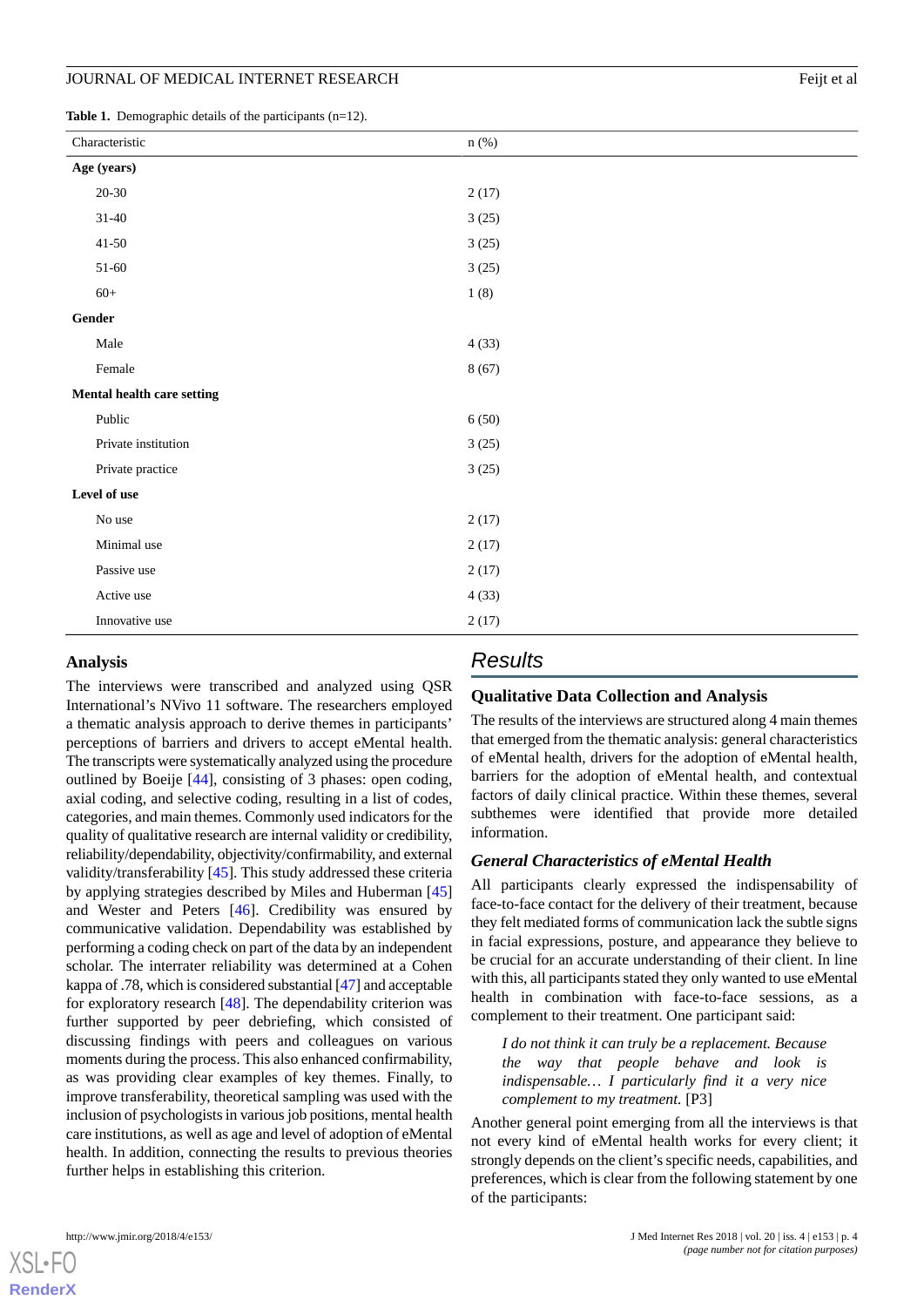*You have to make eHealth really adapted, customized; what does that client need, and what fits the specific situation.* [P3]

Factors often mentioned to have an important influence on the specific utilization of eHealth were the nature and complexity of the psychological disorder, the client's age, level of computer skills, intelligence, and the devices available to the client. This was evident by what one of the participants expressed:

*Not everyone is equally skilled with computers, that does make a difference too. Then just using the discussion feature [of the eMental health platform] is already an accomplishment.* [P7]

Besides characteristics of clients, participants also reported characteristics of therapists that made them more or less suitable such as the level of computer skills, affinity with technology, age, and therapeutic approach:

*But I have to admit, I do not even use...I am very bad with computers, so I do not have any experience with all those online telephone things. So I don't know how that would feel in my day-to-day work.* [P8]

#### *Perceived Drivers to the Adoption of eMental Health*

All participants agreed that one needs to be convinced of the benefits to adopt eMental health:

*If I would know that it would bring something positive to my clients, then I would definitely be much more motivated.* [P8]

Furthermore, it became clear that beyond being or becoming aware of the benefits, experiencing them is crucial in decreasing resistance and developing intrinsic motivation to continue using eMental health. Reiterating this, one of the participants said:

*I become more and more aware of the benefits, definitely. Especially with my target group, addiction, I experience that it truly is an addition [to the treatment].* [P1]

A frequently mentioned benefit was that mediated contact in-between regular sessions affords a more intimate and personal therapeutic relationship, because it increases the frequency of contact between the therapist and client, and in this way enhances a sense of continuity:

*People are making a stronger link with you, like "hey, you also think about me outside of that room." And that is very beneficial to your relationship with people, they really feel I still exist for them.* [P6]

Most participants using eMental health reported that this increased frequency of contact intensifies the treatment. Moreover, it stimulates clients to engage in a higher level of therapeutic activity at home, thus accelerating the therapeutic process:

#### *eHealth gives you something of an intensifier. People can work on something every day.* [P11]

Several therapists recognized the benefit that both the technology-mediated interactions between sessions and heightened client activity at home allow for more consolidated progress. In addition, the higher frequency of interactions allows

[XSL](http://www.w3.org/Style/XSL)•FO **[RenderX](http://www.renderx.com/)**

for the introduction of new therapeutic elements during the actual face-to-face sessions, rather than the repetition of earlier steps in the process. In the words of one participant:

*I notice that they really are much more active at home and also return to the next session with more to discuss. Or that they have already thought about that, whereas with others you have to make them reflect at that moment itself, and then it is hard sometimes, then time passes by much quicker and you can make less progress, whereas when you make them work at home then you find that you can do much more in the sessions too.* [P9]

Moreover, in some cases eMental health allows for a better satisfaction of client needs, for example, when it is very burdensome for clients to travel to the therapist's office, when they are abroad, or in cases of illness, pregnancy, or other limiting circumstances. One participant stated:

*I regularly have videoconferences with people with young children who cannot leave their house, or who are too ill to come. I also had several people living abroad, then it is also pretty convenient.* [P3]

Although less prominent, several therapists mentioned practical personal benefits of eMental health, such as increased efficiency in administrative tasks. Finally, some expressed that their enthusiasm toward eHealth was mostly due to the new treatment possibilities offered by eMental health, such as interventions with virtual reality and biofeedback, enabling them to treat their clients in ways that were not possible before.

#### *Perceived Barriers to the Adoption of eMental Health*

Perhaps the most important barrier reported by participants was a lack of knowledge and experience on their side with respect to various aspects of eMental health such as how to integrate eHealth into their treatments and the possibilities of available tools. This last point seems to be partly due to the relatively large—and fast growing—number of available tools, combined with the lack of a comprehensive overview of the availability, relevance, and efficacy of technology-mediated therapeutic tools in their clinical context. This was reflected in the statement made by one participant:

*Sometimes I hear something from a colleague that I say "oh, is that available? I did not know." And if I am not aware of something, then I will not use it.* [P7]

Related to this, an important barrier was the strong professional obligation most participants feel to be an expert in eMental health before they can apply it in their daily practice, as is evident from the following statement:

*I feel like it does not come across professionally to set up such an eHealth module with someone if I would not know exactly how it works. I find that unacceptable.* [P12]

Several participants reported that it would be helpful if they would receive training and have the opportunity to practice more with an eMental health platform and try out various tools: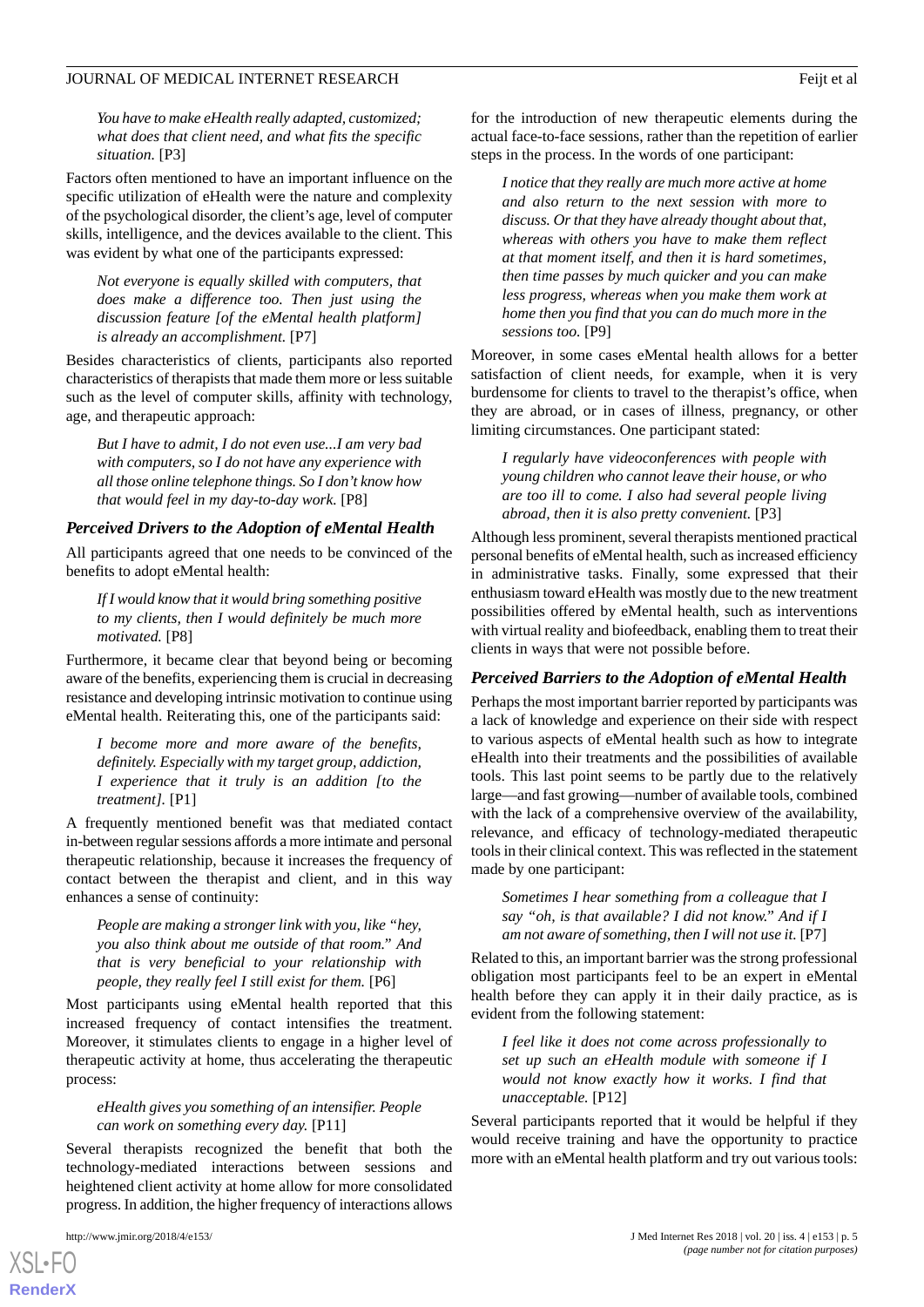*It would make a big difference if I could practice more with the system. Because then it becomes familiar, whereas now it is not.* [P12]

As a counterpoint to the advantages of increased availability through eMental health tools described above, participants mentioned that being more accessible to clients also comes at a cost. It may put a higher demand on therapists by increasing the communication channels they must keep track of and the times at which they have to make themselves available to their clients. This is echoed by the following statements by 2 participants:

*Now I not only have to watch my email, not only my phone, but then I also have to watch that Whatsapp.* [P10]

*In a way eHealth makes the job more burdensome. You have to juggle multiple tasks as a mental health professional.* [P4]

Increased accessibility sometimes also increases feelings of responsibility, especially when dealing with crisis situations. This issue seems to be complicated by the lack of clear ethical guidelines and instructions on how to handle these kinds of situations:

*If I am home at night and I read the message that someone is suicidal, what do I do? So that aggravates matters, because you feel like you always have to be available and you also wonder "where do my responsibilities lie?"* [P6]

Both increased availability and sense of moral responsibility beyond office hours are likely to add to the stress and workload that therapists experience and may negatively affect the balance between a therapist's work and private life.

Furthermore, all participants who were using eMental health tools experienced some technological issues. Most frequently mentioned were usability problems such as having troubles with logging into the system, and functionality issues of the eMental health platform, for example, the lack of an adequate search tool to explore the available content. In addition, complaints with respect to the quality of the videoconferencing technology were reported frequently.

#### *Contextual Factors of Daily Clinical Practice*

An experience that was reported in every interview was a perceived pressure from managers and health insurance companies to use eMental health. Some participants expressed not to be bothered much by this, but for others this caused a general sense of distrust against management, feeling that their management's interest in eMental health was solely driven by the goal to save money and not because psychologists or their clients would benefit from it. This elicited strong feelings of resistance. As one of the participants stated:

*That is how eHealth is often looked at, like it is just a way to claim a two percent or higher hourly rate from the insurance companies.* [P4]

Another common experience was a high pressure on productivity during work and a lack of organizational support in terms of time and resources. Participants argued that not having sufficient time to invest in eHealth during working hours significantly hinders the implementation of eMental health:

*There is nothing that exploring [eHealth] can be registered as, so then it reduces my productivity rate and then I think "no, I will not do it. That will only cost me and does not benefit me at all."* [P12]

Several participants also mentioned the low visibility and awareness of eMental health during daily practice as a prominent obstacle to the adoption of eMental health. Some attributed this to the topic of eMental health not being discussed much among colleagues or in team meetings:

*I just barely encounter it, so then it also fades to the background more easily.* [P9] *eHealth is primarily a topic that is just not that much*

*discussed.* [P8]

As a solution, participants suggested that external triggers and standard procedures such as automatic reminders would be helpful to facilitate the adoption of eMental health. In addition, they mentioned the importance of keeping an open dialogue on the topic to trigger awareness and reflection upon one's opinion about eMental health.

## **Construction of the Levels of Adoption of eMental Health Model**

The previous sections described sets of drivers and barriers, as well as contextual conditions that affect the adoption of eMental health tools. An important insight that emerged across the various interviews is that although some experiences and attitudes are common among the entire sample, a strong differentiation could be seen in the nature and importance of the various drivers and barriers perceived across the participant sample; that is, the list of drivers and barriers was not uniformly or randomly distributed across the interviewees but rather seemed to be related quite strongly to the actual exposure and hands-on experiences that people had had regarding eMental health tools. This is in line with the notion, discussed in the Introduction, that the adoption of eMental health tools, similar to the adoption of any technological innovation, requires psychologists to adopt new behaviors.

A model that seems to be particularly well suited to describe the process of behavior change to adopt innovative technology is Rogers' well-established diffusion of innovations theory (DIT) [\[27](#page-11-2)]. The DIT states that people differ in the time they need for adoption because of several individual characteristics and Rogers has distinguished 5 discrete adopter categories from fast to slow adoption based on these differences. This conception seems to be applicable to this study, as differences were found within the group of participants in the extent to which they had adopted eMental health. On the basis of similarities between the characteristics of Rogers' adopter categories and characteristics of the participants regarding their attitude and use of eHealth tools, the authors determined 5 levels of adoption of eMental health (see [Table 2\)](#page-6-0).

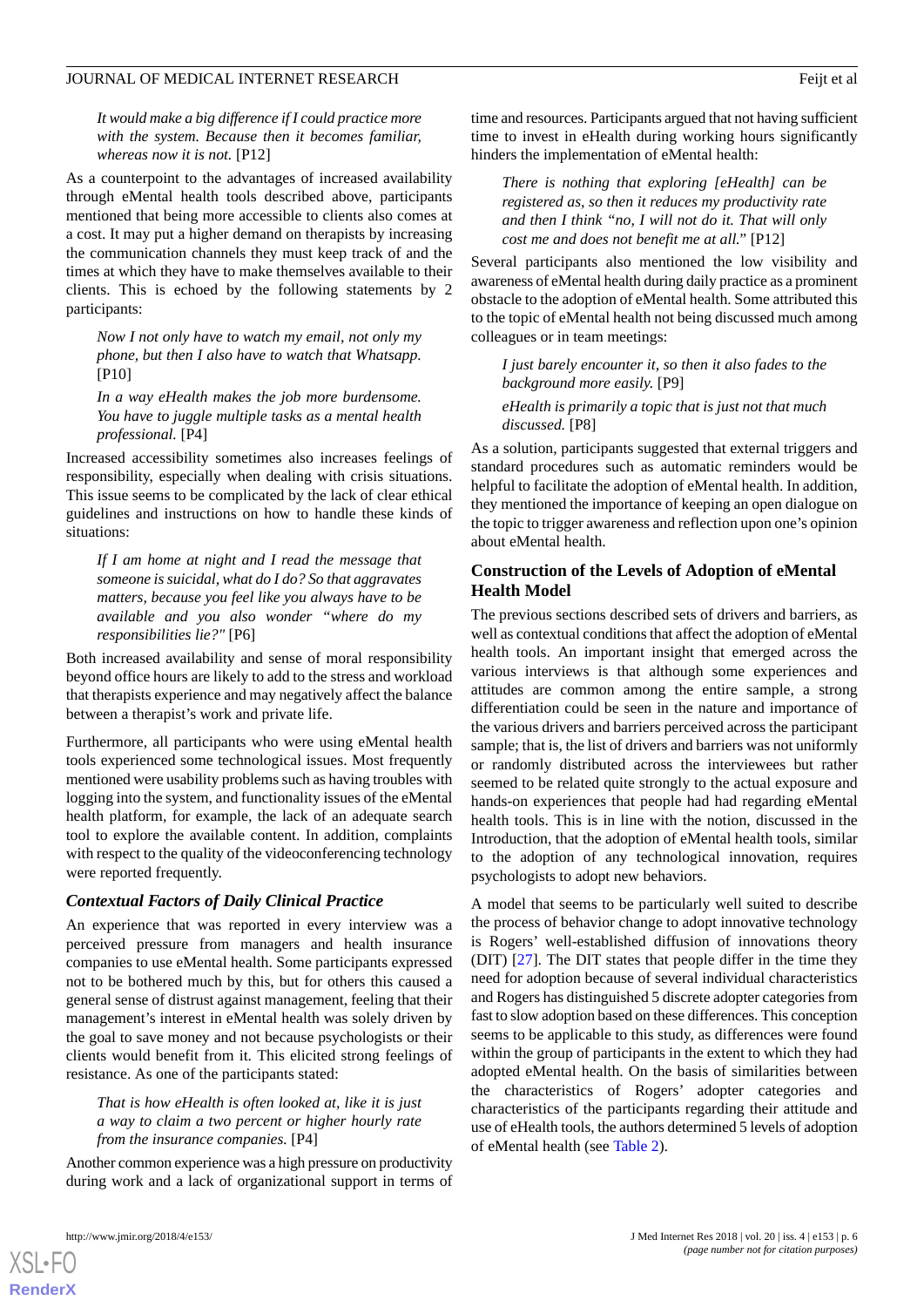<span id="page-6-0"></span>Table 2. Adopter categories from Rogers' diffusion of innovations theory (DIT) and their corresponding levels of adoption of electronic mental health (eMental health).

| Adopter category by Rogers | Level of adoption of eMental health |
|----------------------------|-------------------------------------|
| Laggards                   | No use                              |
| Late majority              | Minimal use                         |
| Early majority             | Passive use                         |
| Early adopters             | Active use                          |
| Innovators                 | Pioneer or innovative use           |

When applying these levels of adoption—that is, the extent to which clinical psychologists had already adopted eMental health in their clinical practice—clear differences can be found in the types of perceived drivers and barriers that characterize the psychologists at the different levels of adoption, as well as differences in the types of processes required for psychologists to move from one level of adoption to the next. Developing this notion, the authors propose the Levels of Adoption of eMental

<span id="page-6-1"></span>**Figure 1.** The Levels of Adoption of eMental Health (LAMH) model.

Health (LAMH) model. This model incorporates the 5 levels of adoption identified by the authors and links them to the general characteristics, drivers, barriers, and requirements for change that were found relevant for each level. These factors are directly derived from the main themes extracted during the thematic analysis of the in-depth interviews and hence are entirely based on the perceptions expressed by the participants. The final LAMH model is shown in [Figure 1](#page-6-1).

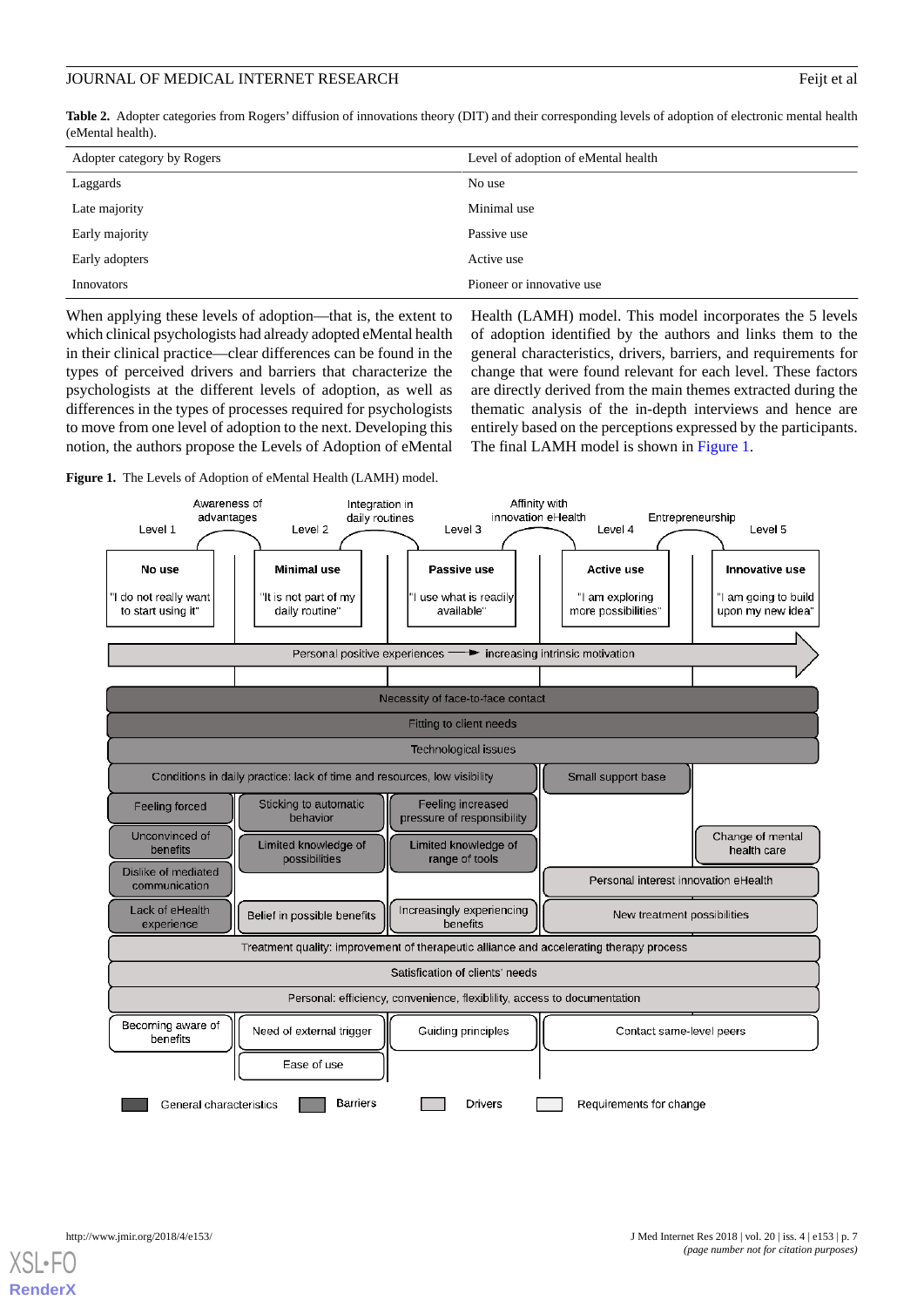The 5 top rectangles in [Figure 1](#page-6-1) present the 5 levels of adoption, including a characterizing phrase that the authors formulated based on the interviews, exemplifying the attitude of a typical user at each level. The text above the connecting lines between levels describes the factor that was found to distinguish these levels. The bars below the rectangles represent factors that constitute general characteristics, drivers, barriers, and requirements for change. When a factor is located under a particular level, this means that it is most important for clinical psychologists at that level.

Clinical psychologists at level 1 (No use) are generally not convinced and even skeptical about the advantages that eMental health can have and are therefore averse to using it. When they experience pressure by management to do this, it results in a strong feeling of resistance. Psychologists in this group might also feel that eMental health does not suit their profession and show an aversion for computer-mediated communication in general. Psychologists in this category are further characterized by a relatively low level of computer literacy and lack of exposure to eMental health. In accordance with this, use of eMental health tools is nearly or entirely absent, possibly with the exception of telephone, and email for administrative purposes (ie, to schedule an appointment).

At level 2 (Minimal use), clinical psychologists are becoming convinced that eMental health may carry some advantages, which is the most important distinction between levels 1 and 2. However, they are generally unsure how to implement it into their daily practice. Because their intrinsic motivation is fairly low, participants do not want to spend a lot of time and effort in learning to use eMental health. Therefore, there tends to be a lack of knowledge about the possible ways in which eHealth can be applied in practice, and the use of eMental health is likely to be restricted to familiar and easy-to-access tools such as email, telephone, and instant messaging. Functionality limitations and usability issues have a relatively large influence in this group and ease of use of the eMental health tools is a major requirement. Because applying eMental health tools is not integrated into their daily practice, psychologists at this level are prone to maintain their existing way of working and as a result do not gain the positive experiences that could increase their intrinsic motivation.

Clinical psychologists at the third level (Passive use) are using eMental health tools as part of their daily routines. In a positive situation, this daily use leads to an increased conviction of the added value of eMental health, as they gather more and more positive experiences. However, regular use also might confront them with the challenges and limitations of eMental health such as the perceived lack of nonverbal communication or concerns about the pressures and responsibilities associated with being much more easily accessible. Although members of this group are generally motivated to use eMental health, they tend to stick to the applications that are readily available and are not inclined to actively search for other possibilities, which results in a limited overview of the entire range of eMental health tools and limited in-depth knowledge of specific tools. Their use of tools mostly consists of familiar applications such as email, telephone, and WhatsApp, or other mobile phone apps that are relatively

well-known, for example consisting of mindfulness exercises. When easily available, an eHealth platform is regularly used.

Compared with practitioners at level 3, clinical psychologists at level 4 show a high level of personal interest in the developments of eMental health and hence have a higher intrinsic motivation to actively keep track of new developments in the field of eMental health. The new treatment possibilities technology-mediated tools offer can act as an additional driver for this group. They make use of a broad range of tools and are eager to try newly available options such as virtual environments or digital games. Most psychologists in this group function as experts of eHealth within their working environment and might be one of the few in their team actively using eMental health. The lack of interest from colleagues may lead to frustration, and frequent contact with same-level peers is important to support their positive attitude toward eMental health.

The characteristics of level 5 are largely similar to those of level 4. The most pronounced difference can be described as entrepreneurship, that is, the initiation of projects to develop and test new eMental health tools or apply the existing tools in novel contexts. In addition, the participants in the highest level might also have a clear vision about major and largely positive changes they expect eMental health will bring to the field of mental health care and even society in general, such as the enabling of personalized care and the opportunity to use gathered data for preventive measures.

#### **Communicative Validation**

In the second round of interviews, a communicative validation of the LAMH model was performed to evaluate whether the model matched the perceptions and experiences of the participants and refined it. When the LAMH model was presented first without any introduction, all participants reported that they considered the model a clear representation and felt that they recognized the displayed differences in adoption of eMental health from their experiences in daily clinical practice. When asked to which level they would classify themselves, all participants were able to categorize themselves to 1 level or in between 2 consecutive levels. This self-classification rarely diverged from the classification a priori made by the interviewer (ie, never more than 1 level higher or lower), based on the interview data. In the few cases  $(N=3)$  where there was a small divergence between interviewer classification and self-classification, the self-classification was always in the direction of higher acceptance of technology—that is, toward a higher level in the model. In general, participants agreed with the factors in the model, in particular those that were shared by all groups or those related to their own level:

*I think these levels reflect the current situation very aptly, the different phases that you can be in and the barriers you experience.* [P12]

On the basis of the results, a few relatively minor adaptations were made to the LAMH model; some elements were added or removed, and some of the elements were rephrased to better match participants' experiences. With respect to the layout of the model, some of the elements were reordered and lines were

 $XS$ -FO **[RenderX](http://www.renderx.com/)**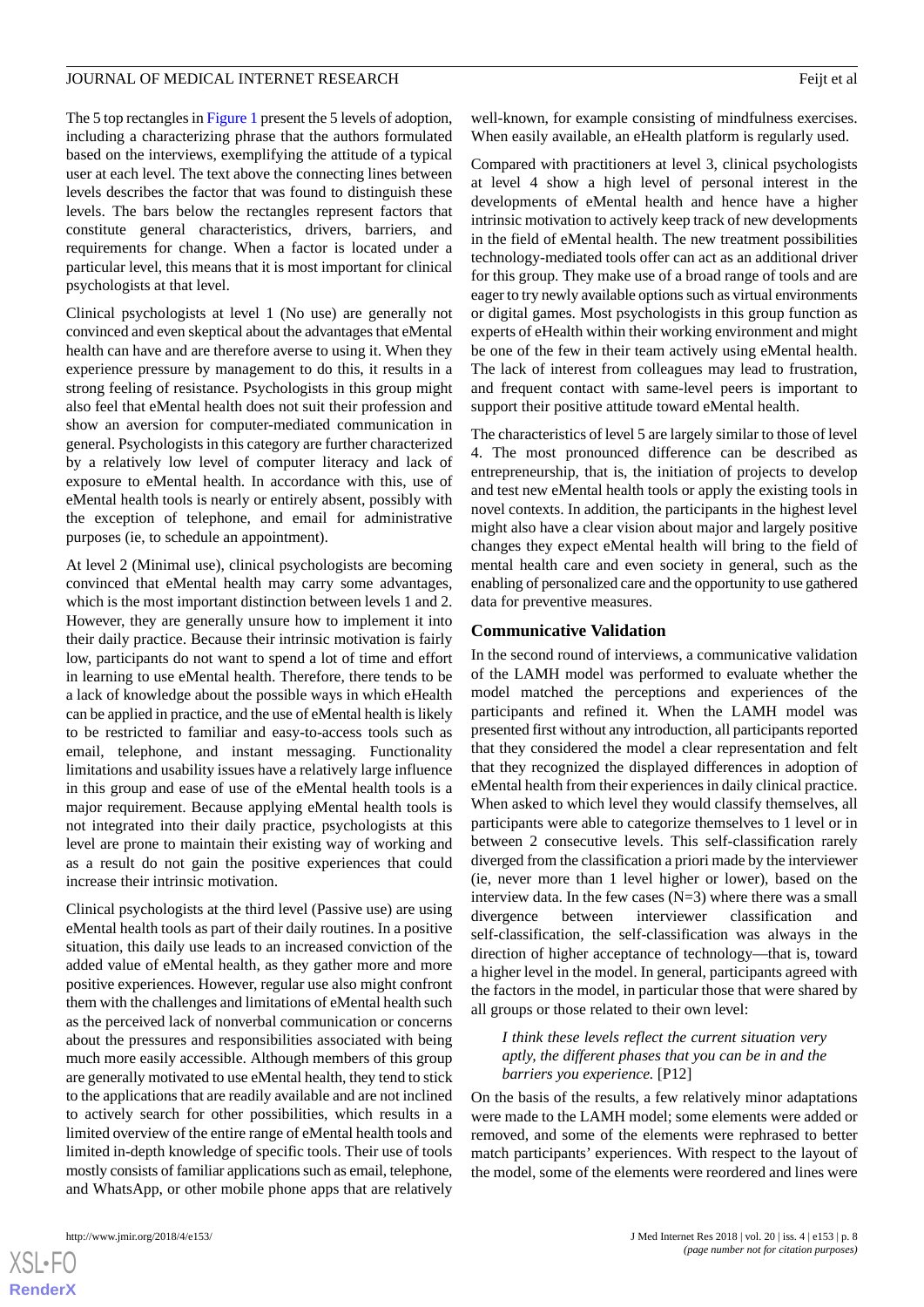added to make it easier to understand. [Figure 1](#page-6-1) shows the final LAMH model.

## *Discussion*

#### **Principal Findings**

Technology-mediated therapeutic tools have great potential in supporting the clinical practice of psychologists, and there is a substantial and growing evidence base in support of the efficacy of eMental health. However, at present, such tools are being underused in clinical practice, with only a minority of mental health care professionals and organizations employing a strategy to implement and use these new technologies. The discrepancy between the promise of eMental health tools and the documented reality of their use raises the following questions: why have these tools not been embraced more fully, what are the underlying barriers that hinder the adoption of eMental health tools, what are the perceived drivers that would help increase the acceptance and use of such tools, and How can these factors be structured in a way that improves systematic understanding? This study was aimed to elucidate these questions. In this context, research on technology acceptance provided a useful lens through which the drivers and barriers that clinical psychologists report could be analyzed and structured. On the basis of this, the authors developed a conceptual model for understanding the adoption of eMental health tools.

To arrive at these insights, this study utilized a qualitative descriptive approach consisting of in-depth interviews with clinical psychologists. The results indicated, first, that all participants consider a minimum amount of face-to-face contact vital to the quality of their treatment and stress the importance of basing their choice of eMental health tool on the needs and capabilities of the specific client. A major driver to the adoption of eMental health for psychologists is the belief and personal experience that eMental health can be beneficial for them or their practice, as it increases intrinsic motivation to use eMental health. Perceived benefits consist of the improvement of the therapeutic relationship, acceleration of the treatment process, increased satisfaction of client needs, personal benefits for therapists, and new treatment possibilities. Barriers that are most frequently reported are as follows: lack of knowledge and experience, increased demands due to increased accessibility, and technological issues. Furthermore, several contextual factors in daily clinical practice emerged as impeding factors to the adoption of eMental health, most notably lack of time and resources, feeling forced to use eMental health, and low visibility and awareness of eMental health.

Many of our findings are in line with results from previous research on the adoption of eMental health. Earlier studies also found lack of knowledge and experience, limited time and resources, and technological issues to be the most important impeding factors (eg, [\[9](#page-10-7),[14,](#page-10-11)[37](#page-11-13)]. A barrier not highlighted in previous research pertains to the perceived increase of work demands caused by increased accessibility and a sense of moral responsibility beyond working hours implicated by the use of eMental health tools. However, such increased expectations and responsibilities associated with the use of new communication technologies have been identified outside the realm of mental

health care, for instance in work focusing on social awareness systems within domestic settings [[49,](#page-12-1)[50\]](#page-12-2). In contrast to earlier work reporting that psychologists are influenced by social pressure from colleagues to reject eMental health [\[14](#page-10-11),[19\]](#page-10-16), this study found that the general attitude in the workplace seems to be rather more disinterested than judgmental, as the topic of eMental health is rarely being discussed. In other words, in the context of day-to-day work pressures, exploring eMental health tools has a relatively low priority and visibility.

Compared with prior work in this area, this study puts a greater emphasis on the identification of drivers to the adoption of eMental health. Practitioners' belief in the beneficial outcomes of eMental health is a key driver of its adoption. Such a benefit-driven approach is not uncommon in the motivated acceptance and use of new communication technologies and resonates with earlier studies pointing to the importance of users perceiving benefits of an innovation as a precondition of use [[39,](#page-11-15)[40\]](#page-11-16). The results suggest that clinical psychologists perceive the acceleration of the treatment process as a primary advantage. One plausible factor causing this acceleration, suggested by various participants in this study, is that mediated contact in-between regular sessions intensifies the treatment and affords a more intimate and personal therapeutic relationship. This explanation is in line with research suggesting that higher session frequencies are related to faster clinically significant gains in recovering from psychological distress [\[51](#page-12-3)].

In addition, although previous studies on therapists' attitudes regarding eMental health have mainly resulted in an undifferentiated list of barriers and drivers, this study is the first to recognize a systematic relationship between the extent to which psychologists have adopted eMental health and the particular drivers and barriers they experience. On the basis of this insight, the LAMH model was developed that incorporates these differences. The model distinguishes 5 levels of adoption of eMental health and the corresponding drivers and barriers perceived by psychologists, determined based on several characteristics regarding their attitude and use of eHealth. At the heart of the LAMH model is the proposition that the willingness and ability of clinical psychologists to use technology-mediated therapeutic tools within their clinical context is contingent on the extent to which specific informational, motivational, technical, and organizational barriers at different stages are overcome and that specific drivers are present that will motivate and support the adoption process. Each level of adoption has a set of associated drivers, barriers, and requirements for change specific to that level. Although some barriers may be detrimental to adoption across all levels of the LAMH model—for example critical functionality limitations or severe usability problems associated with the eMental health tools—the model nevertheless assumes that lower level drivers and barriers will not be as relevant to higher levels of adoption, and vice versa. For example, at the levels 4 (active use) or 5 (innovative use) of the LAMH model, one would not expect that professionals experience a lack of knowledge about eMental health—a barrier that is typically found at lower adoption levels. Similarly, at level 1 (no use), one would not expect professionals to entertain a positive future vision on the role of eHealth in mental health care—a driver

 $XS$ -FO **[RenderX](http://www.renderx.com/)**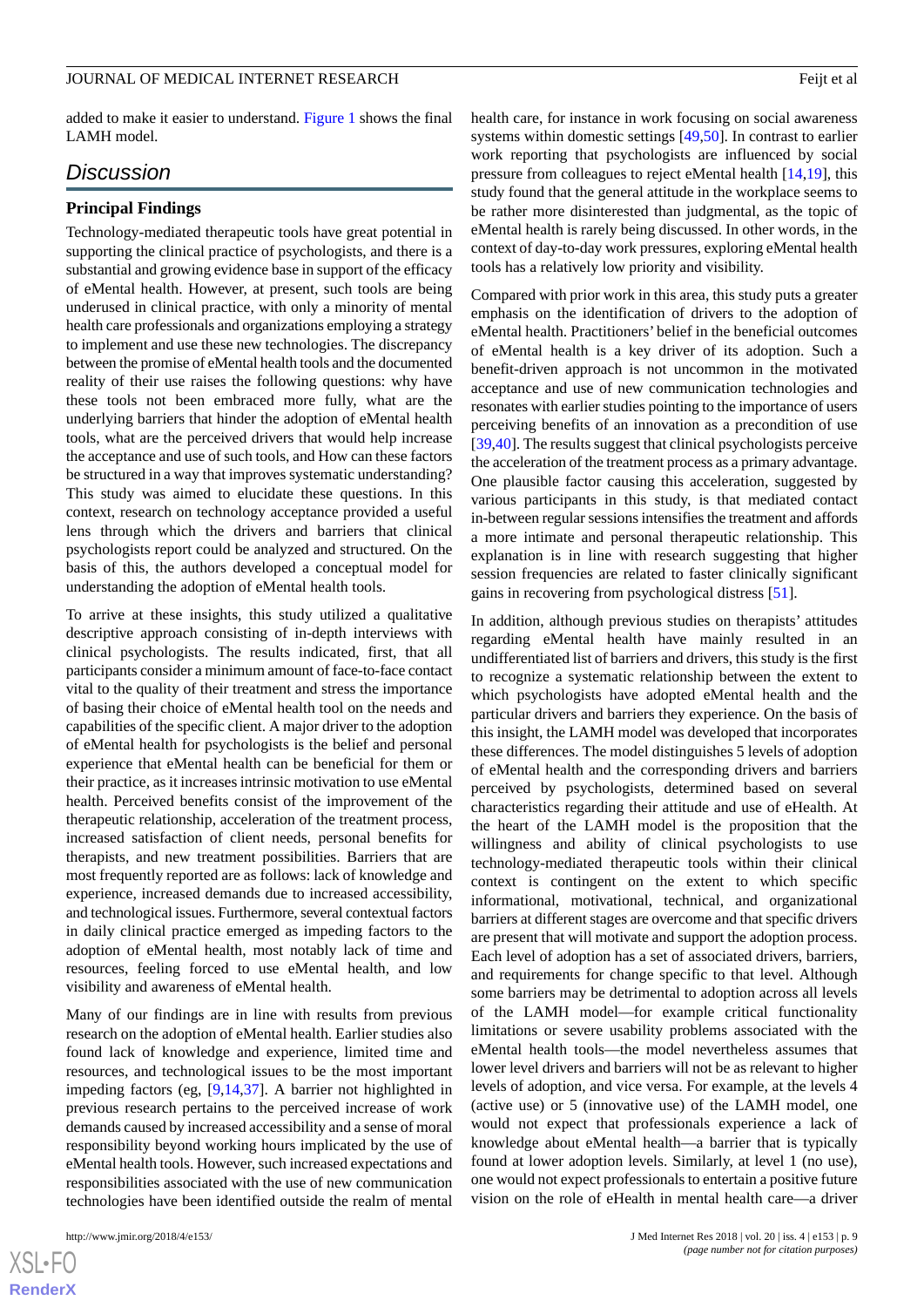that does characterize professionals at level 5 (innovative use). The model also reveals that psychologists having lower levels of adoption experience relatively more barriers than drivers, whereas this balance shifts to the opposite for higher levels, which in turn could result in an increase of intrinsic motivation to continue or even expand the use of eMental health tools.

At any point in time, the LAMH model could be applied to determine the momentary level of adoption of eMental health by an individual mental health care professional, for example, to gauge individuals' readiness to accept new technology-mediated therapeutic tools or to support organizational decision making when choosing a strategy to implement these innovative technologies. From the LAMH model, it can be inferred that interventions to increase adoption should be tailored to the practitioners' individual level of adoption of eMental health. Even stronger, the model can be practically applied by informing how this level can be influenced on a much more specific level than was previously possible by enabling the development of interventions that are tailored to one's level of adoption, hence targeting the specific barriers and drivers that are experienced. In addition, the model can be used to facilitate discussions among mental health care professionals about eMental health by forming a recognizable starting point and providing a shared language.

However, the model can also be conceptualized as a dynamic description of the process and stages of change. By distinguishing different levels of adoption and corresponding relevant drivers and barriers, the LAMH model enables examining the transitions between the levels, how these factors vary for different transitions, and their influence relative to each other. Besides relating specific drivers, barriers, and requirements for change to one's level of adoption, the results can also be structured into various dimensions that are at play in the adoption of eMental health such as compatibility with the current way of working, personal innovativeness, usability of technology, and organizational support. Moreover, the results suggest that these dimensions play a different role for different levels of adoption. Clustering the themes in this way thus provides another view on the factors that influence this process. The gained insights could be further expanded by investigating how the levels of adoption of eMental health defined in this study relate to the existing models describing processes of behavior change and implementation that use similar dimensions such as the DIT [\[27](#page-11-2)] and the TAM [\[30](#page-11-5)].

Following the construction of the LAMH model, a questionnaire is currently under development that will allow fast and easy assessment of the level of adoption of eMental health by mental health care professionals. Such an instrument will be a powerful tool in conducting research on larger samples of clinical professionals and relating levels of adoption to, among others, specific therapeutic approaches, technological innovations, and organizational contexts.

## **Limitations**

A study of this kind has a number of limitations. Even though the participants in this study were carefully selected to comprise a representative sample of clinical psychologists, a limitation of this study is that it consisted of in-depth qualitative research with a small sample compared with most of the conducted studies with a quantitative approach. Conducting studies with larger sample sizes (enabled by the use of the assessment instrument that is being developed) will allow for further validation of the LAMH model. Moreover, although many of our insights are likely to hold true for the larger population of mental health care professionals, there may be subtle differences in experienced drivers and barriers across different mental health care occupations, which include psychotherapists, clinical psychologists, psychiatrists, and psychiatric nurses. This will be a subject for future investigations. Finally, although during the communicative validation phase of the study most participants agreed to their LAMH classification, few small divergences could be observed. These divergences pointed in the direction of a higher technology acceptance level, which is suggestive of a potential small social desirability bias; that is, it may be more desirable to come across as technology-savvy and open to technological innovations in mental health care. Although only a minor potential effect in our study, it is an issue that researchers need to be aware of when investigating technology acceptance among highly trained professionals.

## **Conclusions**

By studying the adoption of eMental health tools by clinical psychologists, this study contributes to their effective use, supporting the availability of timely, high-quality, well-integrated mental health care. The mediated nature of these tools has many well-documented advantages that serve this purpose, which makes the low utilization of eMental health a challenge that urgently needs to be addressed and resolved. This study addresses this need as it aimed to produce a more comprehensive and systematic understanding of this problem space. This goal is achieved by clarifying both barriers and drivers, several of which are new to the literature. In addition, the authors identified a relationship between the actual level of adoption and level-specific drivers and barriers and subsequently structured the obtained findings through the construction of the LAMH model. In this way, the authors hope to advance the existing insights into the specific drivers and barriers relevant for specific groups of mental health care professionals. In turn, these insights will inform processes of technology development, interface design, professional training, clinical use, and organizational embedding of eMental health tools that enable reaching the full potential of eMental health. Eventually, this is likely to bring significant improvements to the quality and efficiency of mental health care practice, from which both professionals and clients will benefit.

## **Acknowledgments**

The authors thank the clinical psychologists for their participation. This work was supported by NWO grant number 055.16.141, project title Psychosocial Games Supporting Mental Health Professionals in Stress Reduction and Empathic Interactions in Remote/online Psychotherapy, under the Serious Games for Professional Skills Program.

```
XS-FO
RenderX
```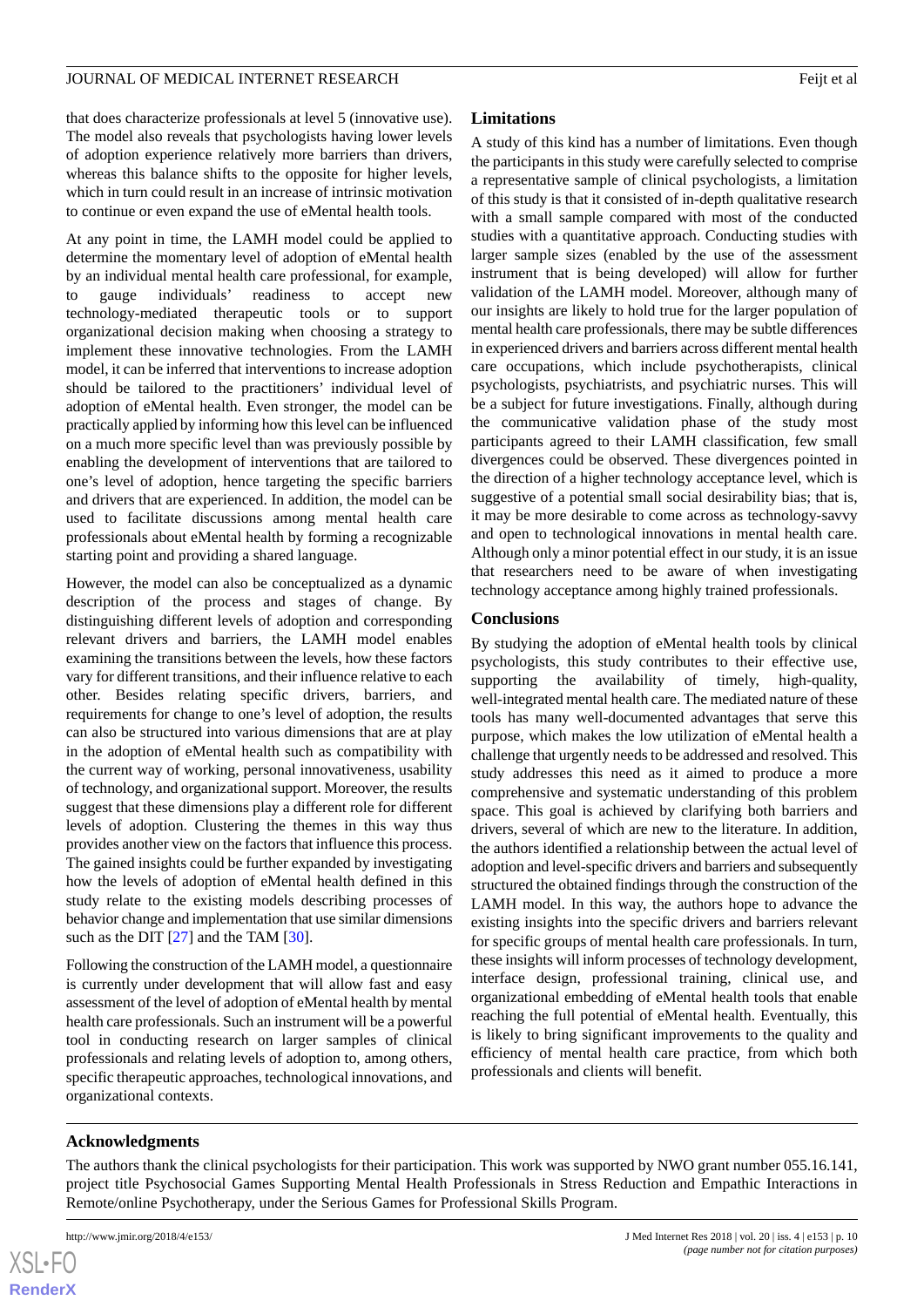## **Authors' Contributions**

WIJ and MF conceived the study. MF conducted the interviews, data analysis and interpretation of data, and drafted the manuscript. WIJ, YK, and IB contributed to critical revision of the paper. Each author listed on the manuscript has seen and approved the submission of this version of the manuscript and takes full responsibility for the manuscript.

## **Conflicts of Interest**

None declared.

## <span id="page-10-0"></span>**References**

- <span id="page-10-1"></span>1. Suler J. Cybertherapeutic theory and techniques. In: Barak A, editor. Psychological Aspects of Cyberspace: Theory, Research, Applications. Cambridge, UK: Cambridge University Press; 2008:102-128.
- <span id="page-10-3"></span><span id="page-10-2"></span>2. Barak A, Grohol JM. Current and future trends in Internet-supported mental health interventions. J Technol Hum Serv 2011;29(3):155-196. [doi: [10.1080/15228835.2011.616939\]](http://dx.doi.org/10.1080/15228835.2011.616939)
- 3. Mucic D, Hilty DM. E-Mental Health. Cham, Switzerland: Springer; 2016.
- 4. Andersson G. Internet-delivered psychological treatments. Annu Rev Clin Psychol 2016;12:157-179. [doi: [10.1146/annurev-clinpsy-021815-093006\]](http://dx.doi.org/10.1146/annurev-clinpsy-021815-093006) [Medline: [26652054](http://www.ncbi.nlm.nih.gov/entrez/query.fcgi?cmd=Retrieve&db=PubMed&list_uids=26652054&dopt=Abstract)]
- 5. Andersson G, Cuijpers P, Carlbring P, Riper H, Hedman E. Guided Internet-based vs. face-to-face cognitive behavior therapy for psychiatric and somatic disorders: a systematic review and meta-analysis. World Psychiatry 2014;13(3):288-295 [[FREE Full text](http://dx.doi.org/10.1002/wps.20151)] [doi: [10.1002/wps.20151](http://dx.doi.org/10.1002/wps.20151)] [Medline: [25273302](http://www.ncbi.nlm.nih.gov/entrez/query.fcgi?cmd=Retrieve&db=PubMed&list_uids=25273302&dopt=Abstract)]
- <span id="page-10-4"></span>6. Andrews G, Cuijpers P, Craske MG, McEvoy P, Titov N. Computer therapy for the anxiety and depressive disorders is effective, acceptable and practical health care: a meta-analysis. PLoS One 2010 Oct 13;5(10):e13196 [\[FREE Full text\]](http://dx.plos.org/10.1371/journal.pone.0013196) [doi: [10.1371/journal.pone.0013196\]](http://dx.doi.org/10.1371/journal.pone.0013196) [Medline: [20967242](http://www.ncbi.nlm.nih.gov/entrez/query.fcgi?cmd=Retrieve&db=PubMed&list_uids=20967242&dopt=Abstract)]
- <span id="page-10-5"></span>7. Barak A, Hen L, Boniel-Nissim M, Shapira N. A comprehensive review and a meta-analysis of the effectiveness of internet-based psychotherapeutic interventions. J Technol Hum Serv 2008 Jul 03;26(2-4):109-160. [doi: [10.1080/15228830802094429\]](http://dx.doi.org/10.1080/15228830802094429)
- <span id="page-10-7"></span><span id="page-10-6"></span>8. Mallen MJ, Vogel DL. Online counseling: reviewing the literature from a counseling psychology framework. Couns Psychol 2005;33(6):819-871. [doi: [10.1177/0011000005280182\]](http://dx.doi.org/10.1177/0011000005280182)
- <span id="page-10-8"></span>9. Rochlen AB, Zack JS, Speyer C. Online therapy: review of relevant definitions, debates, and current empirical support. J Clin Psychol 2004 Apr;60(3):269-283. [doi: [10.1002/jclp.10263](http://dx.doi.org/10.1002/jclp.10263)] [Medline: [14981791\]](http://www.ncbi.nlm.nih.gov/entrez/query.fcgi?cmd=Retrieve&db=PubMed&list_uids=14981791&dopt=Abstract)
- <span id="page-10-9"></span>10. Manhal-Baugus M. E-therapy: practical, ethical, and legal issues. Cyberpsychol Behav 2001 Oct;4(5):551-563. [doi: [10.1089/109493101753235142\]](http://dx.doi.org/10.1089/109493101753235142) [Medline: [11725648\]](http://www.ncbi.nlm.nih.gov/entrez/query.fcgi?cmd=Retrieve&db=PubMed&list_uids=11725648&dopt=Abstract)
- <span id="page-10-10"></span>11. Abney PC, Maddux CD. Counseling and technology: some thoughts about the controversy. J Technol Hum Serv 2004;22(3):1-24. [doi: [10.1300/J017v22n03\]](http://dx.doi.org/10.1300/J017v22n03)
- <span id="page-10-11"></span>12. Chester A, Glass CA. Online counselling: a descriptive analysis of therapy services on the Internet. Br J Guid Counc 2006 May;34(2):145-160. [doi: [10.1080/03069880600583170](http://dx.doi.org/10.1080/03069880600583170)]
- <span id="page-10-12"></span>13. World Health Organization. Geneva, CH: World Health Organization Document Production Services; 2016. Global diffusion of eHealth: making universal health coverage achievable. Report of the third global survey on eHealth URL: [http://apps.](http://apps.who.int/iris/bitstream/handle/10665/252529/9789241511780-eng.pdf?sequence=1&isAllowed=y) [who.int/iris/bitstream/handle/10665/252529/9789241511780-eng.pdf?sequence=1&isAllowed=y](http://apps.who.int/iris/bitstream/handle/10665/252529/9789241511780-eng.pdf?sequence=1&isAllowed=y)
- <span id="page-10-13"></span>14. Lovejoy TI, Demireva PD, Grayson JL, McNamara JR. Advancing the practice of online psychotherapy: an application of Rogers' diffusion of innovations theory. Psychotherapy (Chic) 2009 Mar;46(1):112-124. [doi: [10.1037/a0015153](http://dx.doi.org/10.1037/a0015153)] [Medline: [22122574](http://www.ncbi.nlm.nih.gov/entrez/query.fcgi?cmd=Retrieve&db=PubMed&list_uids=22122574&dopt=Abstract)]
- <span id="page-10-15"></span><span id="page-10-14"></span>15. Simpson S. Psychotherapy via videoconferencing: a review. Br J Guid Couns 2009 Aug;37(3):271-286. [doi: [10.1080/03069880902957007\]](http://dx.doi.org/10.1080/03069880902957007)
- <span id="page-10-16"></span>16. Perle JG, Langsam LC, Nierenberg B. Controversy clarified: an updated review of clinical psychology and tele-health. Clin Psychol Rev 2011 Dec;31(8):1247-1258. [doi: [10.1016/j.cpr.2011.08.003\]](http://dx.doi.org/10.1016/j.cpr.2011.08.003) [Medline: [21963670\]](http://www.ncbi.nlm.nih.gov/entrez/query.fcgi?cmd=Retrieve&db=PubMed&list_uids=21963670&dopt=Abstract)
- <span id="page-10-17"></span>17. Rummell CM, Joyce NR. "So wat do u want to wrk on 2day?": The ethical implications of online counseling. Ethics Behav 2010 Dec 13;20(6):482-496. [doi: [10.1080/10508422.2010.521450\]](http://dx.doi.org/10.1080/10508422.2010.521450)
- <span id="page-10-18"></span>18. Alleman JR. Online counseling: The Internet and mental health treatment. Psychother Theory, Res Pract Train 2002;39(2):199-209. [doi: [10.1037//0033-3204.39.2.199](http://dx.doi.org/10.1037//0033-3204.39.2.199)]
- 19. Andersson G, Titov N. Advantages and limitations of Internet-based interventions for common mental disorders. World Psychiatry 2014 Feb;13(1):4-11 [\[FREE Full text](http://dx.doi.org/10.1002/wps.20083)] [doi: [10.1002/wps.20083\]](http://dx.doi.org/10.1002/wps.20083) [Medline: [24497236](http://www.ncbi.nlm.nih.gov/entrez/query.fcgi?cmd=Retrieve&db=PubMed&list_uids=24497236&dopt=Abstract)]
- 20. Carper MM, McHugh RK, Barlow DH. The dissemination of computer-based psychological treatment: a preliminary analysis of patient and clinician perceptions. Adm Policy Ment Health 2013 Mar;40(2):87-95. [doi: [10.1007/s10488-011-0377-5\]](http://dx.doi.org/10.1007/s10488-011-0377-5) [Medline: [22001968](http://www.ncbi.nlm.nih.gov/entrez/query.fcgi?cmd=Retrieve&db=PubMed&list_uids=22001968&dopt=Abstract)]
- 21. Gun SY, Titov N, Andrews G. Acceptability of Internet treatment of anxiety and depression. Australas Psychiatry 2011 Jun;19(3):259-264. [doi: [10.3109/10398562.2011.562295\]](http://dx.doi.org/10.3109/10398562.2011.562295) [Medline: [21682626](http://www.ncbi.nlm.nih.gov/entrez/query.fcgi?cmd=Retrieve&db=PubMed&list_uids=21682626&dopt=Abstract)]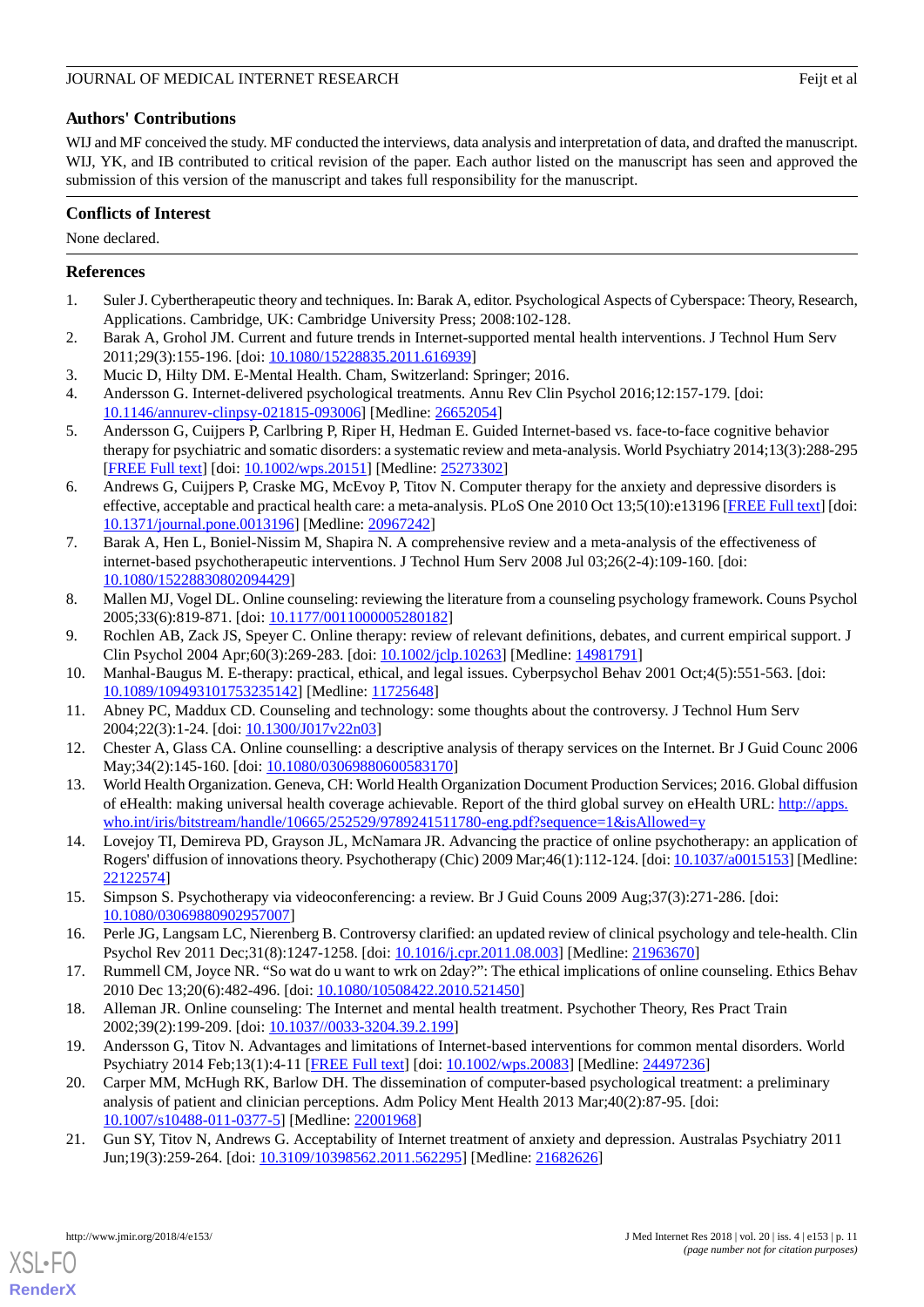- <span id="page-11-8"></span>22. Hennemann S, Beutel ME, Zwerenz R. Ready for eHealth? Health professionals' acceptance and adoption of eHealth interventions in inpatient routine care. J Health Commun 2017 Mar;22(3):274-284. [doi: [10.1080/10810730.2017.1284286\]](http://dx.doi.org/10.1080/10810730.2017.1284286) [Medline: [28248626](http://www.ncbi.nlm.nih.gov/entrez/query.fcgi?cmd=Retrieve&db=PubMed&list_uids=28248626&dopt=Abstract)]
- <span id="page-11-9"></span>23. Kivi M, Eriksson MC, Hange D, Petersson EL, Björkelund C, Johansson B. Experiences and attitudes of primary care therapists in the implementation and use of internet-based treatment in Swedish primary care settings. Internet Interv 2015 Sep;2(3):248-256. [doi: [10.1016/j.invent.2015.06.001\]](http://dx.doi.org/10.1016/j.invent.2015.06.001)
- <span id="page-11-10"></span><span id="page-11-0"></span>24. Sinclair C, Holloway K, Riley G, Auret K. Online mental health resources in rural Australia: clinician perceptions of acceptability. J Med Internet Res 2013;15(9):e193 [[FREE Full text](http://www.jmir.org/2013/9/e193/)] [doi: [10.2196/jmir.2772](http://dx.doi.org/10.2196/jmir.2772)] [Medline: [24007949](http://www.ncbi.nlm.nih.gov/entrez/query.fcgi?cmd=Retrieve&db=PubMed&list_uids=24007949&dopt=Abstract)]
- <span id="page-11-1"></span>25. Topooco N, Riper H, Araya R, Berking M, Brunn M, Chevreul K, et al. Attitudes towards digital treatment for depression: a European stakeholder survey. Internet Interv 2017 Jun;8:1-9. [doi: [10.1016/j.invent.2017.01.001\]](http://dx.doi.org/10.1016/j.invent.2017.01.001)
- <span id="page-11-2"></span>26. Vis C, Kleiboer A, Prior R, Bønes E, Cavallo M, Clark S, et al. Implementing and up-scaling evidence-based eMental health in Europe: the study protocol for the MasterMind project. Internet Interv 2015 Nov;2(4):399-409. [doi: [10.1016/j.invent.2015.10.002](http://dx.doi.org/10.1016/j.invent.2015.10.002)]
- <span id="page-11-3"></span>27. Rogers EM. Diffusion of Innovations. 5th Ed. New York, NY: The Free Press; 2003.
- <span id="page-11-4"></span>28. Ajzen I. The theory of planned behavior. Organ Behav Hum Decis Process 1991 Dec;50(2):179-211. [doi: [10.1016/0749-5978\(91\)90020-T](http://dx.doi.org/10.1016/0749-5978(91)90020-T)]
- <span id="page-11-5"></span>29. Prochaska JO, DiClemente CC. Stages and processes of self-change of smoking: toward an integrative model of change. J Consult Clin Psychol 1983 Jun;51(3):390-395. [Medline: [6863699](http://www.ncbi.nlm.nih.gov/entrez/query.fcgi?cmd=Retrieve&db=PubMed&list_uids=6863699&dopt=Abstract)]
- <span id="page-11-6"></span>30. Davis FD. Perceived usefulness, perceived ease of use, and user acceptance of information technology. MIS Q 1989 Sep;13(3):319-340. [doi: [10.2307/249008\]](http://dx.doi.org/10.2307/249008)
- <span id="page-11-7"></span>31. Davis R, Campbell R, Hildon Z, Hobbs L, Michie S. Theories of behaviour and behaviour change across the social and behavioural sciences: a scoping review. Health Psychol Rev 2015 Sep;9(3):323-344 [[FREE Full text](http://europepmc.org/abstract/MED/25104107)] [doi: [10.1080/17437199.2014.941722\]](http://dx.doi.org/10.1080/17437199.2014.941722) [Medline: [25104107\]](http://www.ncbi.nlm.nih.gov/entrez/query.fcgi?cmd=Retrieve&db=PubMed&list_uids=25104107&dopt=Abstract)
- <span id="page-11-11"></span>32. Nilsen P. Making sense of implementation theories, models and frameworks. Implement Sci 2015;10(53):1-13 [[FREE Full](http://www.implementationscience.com/content/10//53) [text](http://www.implementationscience.com/content/10//53)] [doi: [10.1186/s13012-015-0242-0\]](http://dx.doi.org/10.1186/s13012-015-0242-0) [Medline: [25895742](http://www.ncbi.nlm.nih.gov/entrez/query.fcgi?cmd=Retrieve&db=PubMed&list_uids=25895742&dopt=Abstract)]
- <span id="page-11-12"></span>33. Wilhelmsen M, Høifødt RS, Kolstrup N, Waterloo K, Eisemann M, Chenhall R, et al. Norwegian general practitioners' perspectives on implementation of a guided web-based cognitive behavioral therapy for depression: a qualitative study. J Med Internet Res 2014;16(9):e208 [[FREE Full text](http://www.jmir.org/2014/9/e208/)] [doi: [10.2196/jmir.3556](http://dx.doi.org/10.2196/jmir.3556)] [Medline: [25208886](http://www.ncbi.nlm.nih.gov/entrez/query.fcgi?cmd=Retrieve&db=PubMed&list_uids=25208886&dopt=Abstract)]
- 34. Vigerland S, Ljótsson B, Bergdahl Gustafsson F, Hagert S, Thulin U, Andersson G, et al. Attitudes towards the use of computerized cognitive behavior therapy (cCBT) with children and adolescents: a survey among Swedish mental health professionals. Internet Interv 2014 Jul;1(3):111-117 [[FREE Full text](http://www.sciencedirect.com/science/journal/22147829/1/3)] [doi: [10.1016/j.invent.2014.06.002\]](http://dx.doi.org/10.1016/j.invent.2014.06.002)
- <span id="page-11-13"></span>35. van der Vaart R, Atema V, Evers AW. Guided online self-management interventions in primary care: a survey on use, facilitators, and barriers. BMC Fam Pract 2016;17(27):1-9 [[FREE Full text](https://bmcfampract.biomedcentral.com/articles/10.1186/s12875-016-0424-0)] [doi: [10.1186/s12875-016-0424-0\]](http://dx.doi.org/10.1186/s12875-016-0424-0) [Medline: [26961547](http://www.ncbi.nlm.nih.gov/entrez/query.fcgi?cmd=Retrieve&db=PubMed&list_uids=26961547&dopt=Abstract)]
- <span id="page-11-14"></span>36. Mora L, Nevid J, Chaplin W. Psychologist treatment recommendations for Internet-based therapeutic interventions. Comput Human Behav 2008 Sep; 24(6): 3052-3062. [doi: [10.1016/j.chb.2008.05.011\]](http://dx.doi.org/10.1016/j.chb.2008.05.011)
- <span id="page-11-15"></span>37. Perle JG, Langsam LC, Randel A, Lutchman S, Levine AB, Odland AP, et al. Attitudes toward psychological telehealth: current and future clinical psychologists' opinions of internet-based interventions. J Clin Psychol 2013 Jan;69(1):100-113. [doi: [10.1002/jclp.21912\]](http://dx.doi.org/10.1002/jclp.21912) [Medline: [22975897\]](http://www.ncbi.nlm.nih.gov/entrez/query.fcgi?cmd=Retrieve&db=PubMed&list_uids=22975897&dopt=Abstract)
- <span id="page-11-17"></span><span id="page-11-16"></span>38. Kim HW, Kankanhalli A. Investigating user resistance to information systems implementation: a status quo bias perspective. MIS Q 2009;33(3):567-582. [doi: [10.2307/20650309\]](http://dx.doi.org/10.2307/20650309)
- <span id="page-11-18"></span>39. Melenhorst AS, Rogers WA, Bouwhuis DG. Older adults' motivated choice for technological innovation: evidence for benefit-driven selectivity. Psychol Aging 2006 Mar;21(1):190-195. [doi: [10.1037/0882-7974.21.1.190](http://dx.doi.org/10.1037/0882-7974.21.1.190)] [Medline: [16594804\]](http://www.ncbi.nlm.nih.gov/entrez/query.fcgi?cmd=Retrieve&db=PubMed&list_uids=16594804&dopt=Abstract)
- <span id="page-11-19"></span>40. Sharit J, Czaja SJ, Perdomo D, Lee CC. A cost-benefit analysis methodology for assessing product adoption by older user populations. Appl Ergon 2004 Mar;35(2):81-92. [doi: [10.1016/j.apergo.2003.12.003\]](http://dx.doi.org/10.1016/j.apergo.2003.12.003) [Medline: [15105069](http://www.ncbi.nlm.nih.gov/entrez/query.fcgi?cmd=Retrieve&db=PubMed&list_uids=15105069&dopt=Abstract)]
- <span id="page-11-20"></span>41. Flick U. An Introduction To Qualitative Research (5th Edition). London, UK: SAGE; 2010.
- <span id="page-11-21"></span>42. Francis JJ, Johnston M, Robertson C, Glidewell L, Entwistle V, Eccles MP, et al. What is an adequate sample size? Operationalising data saturation for theory-based interview studies. Psychol Health 2010 Dec;25(10):1229-1245. [doi: [10.1080/08870440903194015\]](http://dx.doi.org/10.1080/08870440903194015) [Medline: [20204937\]](http://www.ncbi.nlm.nih.gov/entrez/query.fcgi?cmd=Retrieve&db=PubMed&list_uids=20204937&dopt=Abstract)
- <span id="page-11-22"></span>43. Guest G, Bunce A, Johnson L. How many interviews are enough? Field Methods 2016 Jul 21;18(1):59-82. [doi: [10.1177/1525822X05279903](http://dx.doi.org/10.1177/1525822X05279903)]
- <span id="page-11-23"></span>44. Boeije H. Analyseren in kwalitatief onderzoek. Denken en doen [Analyzing in qualitative research. Think and do.] (2nd Edition). The Hague, Netherlands: Boom Lemma Publishers; 2012.
- 45. Miles MB, Huberman AM. Qualitative Data Analysis: A Sourcebook (2nd Edition). Thousand Oaks, CA: Sage Publications; 1994.
- 46. Wester F, Peters V. Kwalitatieve analyse: uitgangspunten en procedures [Qualitative analysis: starting points and procedures]. Bussum, NL: Coutinho; 2004.
- 47. Landis JR, Koch GG. The measurement of observer agreement for categorical data. Biometrics 1977 Mar;33(1):159-174. [doi: [10.2307/2529310](http://dx.doi.org/10.2307/2529310)]

```
XSL•FO
```
**[RenderX](http://www.renderx.com/)**